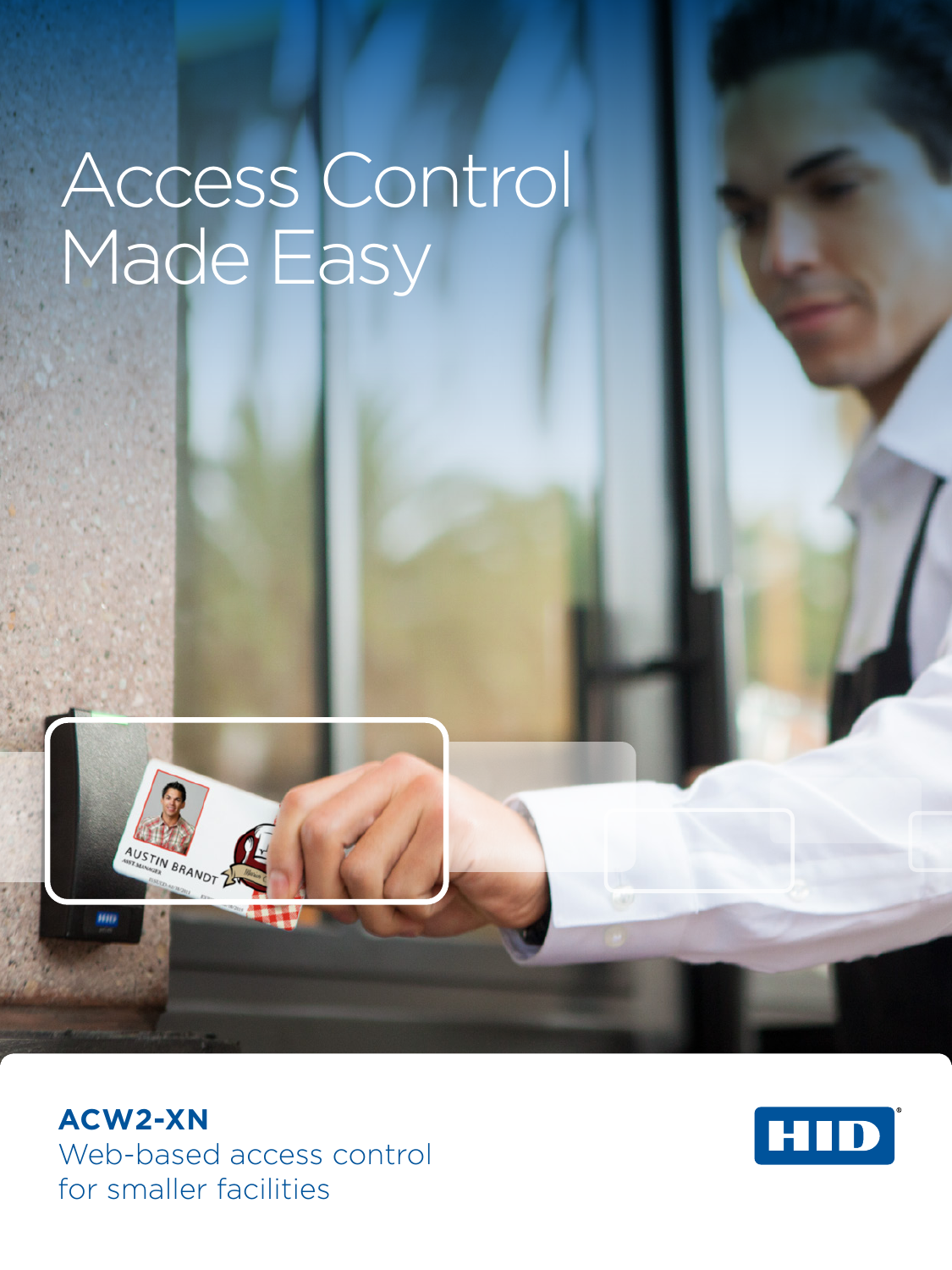# Access control isn't too expensive

Not moving with the times can be



# **Why Update Your Approach to Access Control?**

Businesses and other non-residential concerns are four times more likely to be burglarized than homes. Traditional lock and brass key systems, contact or low frequency contactless systems are easy to compromise and expensive to maintain for smaller businesses.

- 75% of employees have stolen at least once from an employer
- Globally, dishonest employees are behind about 28% of inventory losses

HID Global's web-based access control for small facilities, ACW2-XN, provides complete access control, neatly packaged within a secure metal housing.

ACW2-XN has been developed to meet the specific needs of business owners, without incurring the high expense of an enterprise based access control system.

Save time and money with everything required to secure an office, coffee shop, small factory or retail store in one package.

# **Benefits**

- No risk of copied or lost keys
- Customize who has access, where and when
- Keep track of employee's working hours
- Records all transactions (audit trail)
- Protect equipment, stock or documents
- Improves fire safety, by knowing who's in the building
- Secures the business 24-hours a day, 7 days a week

#### **Simple to Install**

ACW2-XN comes prewired, with built-in intuitive software, enabling the access control system to be up and running in minutes.

A simple three step procedure guides users through the enrollment process, setting up doors and creating access ensuring the business is quickly and effectively secured.

#### **Grows with You**

ACW2-XN is an expandable system, which seamlessly scales as your business grows.

The basic system accommodates up to two doors. It can be easily expanded to accommodate up to eight doors with additional expansion modules and door readers. The system automatically recognizes the additional equipment and the built-in wizards will guide the configuration process.

The result is a significantly lower cost of ownership and minimal disruption to the business.

# **Leverages Mobile Technologies**

Smartphones are the go-to technology of our day. ACW2-XN has harnessed this transformational technology, providing unrivalled convenience, security and accessibility through a mobile device.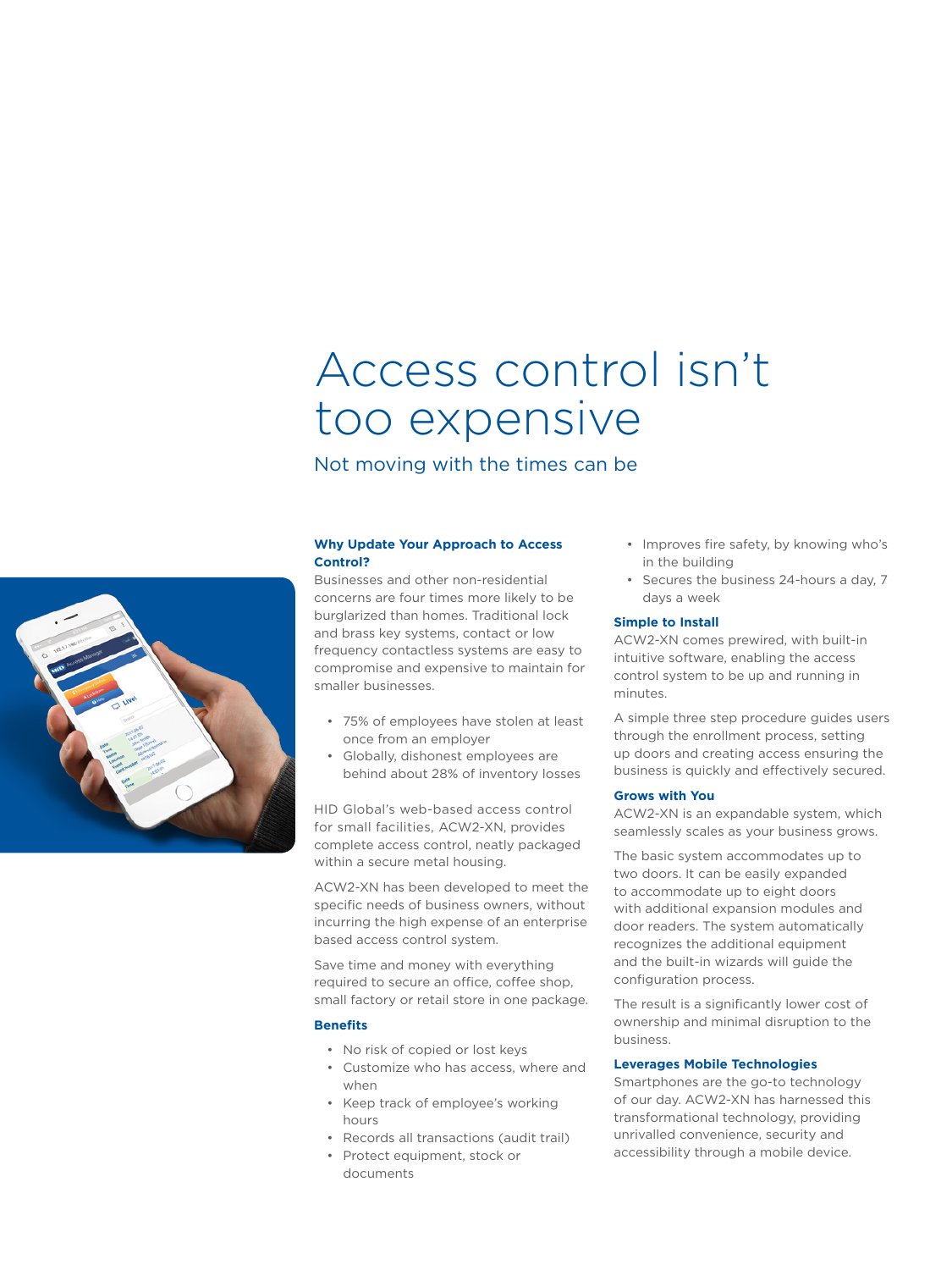

Via smartphone, users can access the system to remotely control access, or simply view a report.

#### **Secures the Premises**

Business owners regain complete control over their premises with ACW2-XN. The security risk associated with brass key and lock solutions easily copied, lent, lost or compromised by thieves, are mitigated.

Through ACW2-XN the entrance to a building, office, stock room, or securitysensitive area can be restricted to specific employees, during stipulated hours.

# **Provides 24/7 Control**

Embracing new web-based technologies allows business owners to have control of their premises with the click of a button through the intuitive online portal.

Changes in employment status can be quickly and easily undertaken. Access rights are easily provisioned and revoked.

Quick-access buttons allow for the immediate opening or the securing of all doors, in the event of an emergency solution.

# **Business Reports**

ACW2-XN provides reporting for time & attendance or access audits.

# **Hassle-free features:**

- No computer necessary
- Pre-wired and configured
- Scalable from one to eight doors
- Low maintenance
- Five year warranty
- Free on-demand training

# **Who Should Use ACW2-XN?**

ACW2-XN is designed to serve the needs of small facilities wanting to improve security, and reduce business risk.

Enable quick, convenient access, connect securely over-air and better manage the risks of unauthorized access.

ACW2-XN's ability to scale from one to eight doors is ideal for offices, retail stores, small hotels and bed & breakfast establishments, factories, and more.

This offering is available in select countries only. Contact your local HID Global Partner to inquire.

# **WHO SHOULD USE THIS WEB-BASED ACCESS CONTROL SOLUTION?**

# **Small facilities**

- Reduce risk
- Improve security
- Meet security audit requirements
- Enable convenient access to authorized users
- Restrict access to unauthorized users
- Manage security round-the-clock